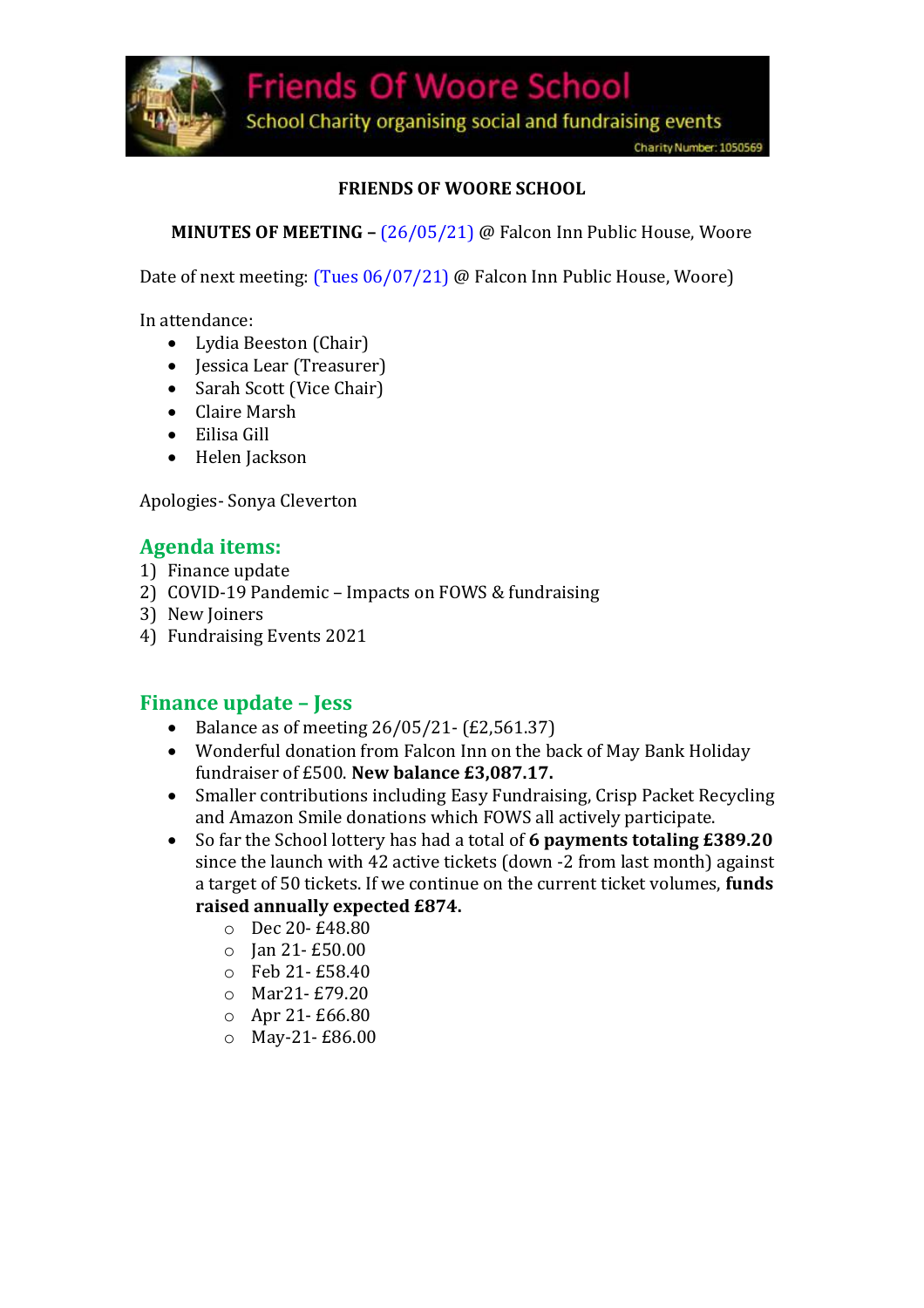# **COVID-19 Pandemic – Impacts on FOWS & fundraising**

- Monthly meetings- Regular monitoring of the pandemic rules and regulations. May month was our 1st face to face meeting since Summer 20. Prior to this meetings have continued throughout but via Teams online.
- Team all agreed on what's app group preference if safe, face to face.
- Next meeting in July will be face to face unless government guidelines change.
- Fundraisers have been put on hold up until Autumn 21 due to ongoing restrictions. Summer Fete has been cancelled for a 2nd year running which is main source of fundraising donations. Wonderful donation and support locally from Woore's Falcon Inn Pub who hosted a Bank Holiday fundraiser and chose FOWS as their chosen charity. Donation of £500 successfully received. Thanks sent personally and highlighted on FOWS Facebook page.

## **New Joiners**

- Delighted to announce that Jenny Fuller who is a parent at the school will be joining us at FOWS. We are so excited to have a new member supporting us in our work and passion for fundraising for our school and children.
- $\bullet$  WELCOME JENNY!  $\odot$

# **Fundraiser ideas/plans for year ahead- 2021**

#### **Ongoing**

- Crisp Packet collection via Teracycle. July meeting AP for Lydia will propose a weekly Rota for collection of crisp packets via County Shop so all the team are involved. Access request for all team to the teracycle site for labels etc. AP Sarah Scott to share. NB: Twice yearly payments- June and December.
- Lottery- see above update in Finance. Need to continue as a team to ramp up awareness and sign up of the lottery to achieve 50 tickets – currently on 42. AP- All to discuss at next meeting.
- Amazon Smile Donations- now an app for Amazon Smile- AP- All to discuss at next meeting on how can promote and sign up new people. Need to think about corporate businesses as well as they can put FOWS as their chosen charity.

#### **! New**

- September 21- Woore Car Wash provisionally booked Sunday 5th Sept 9am-2p. Cost for the Hire - £25. Includes access to car park, water supply and hatch internally so FOWS can do teas/ coffees etc.
	- $\circ$  AP- Helen to check with Peter Roberts re payment before or after event. #
	- $\circ$  AP- Lydia to speak with Marc Ruddock re design of poster to promote.
	- $\circ$  AP- All to review at July meeting and start organizing logistics.